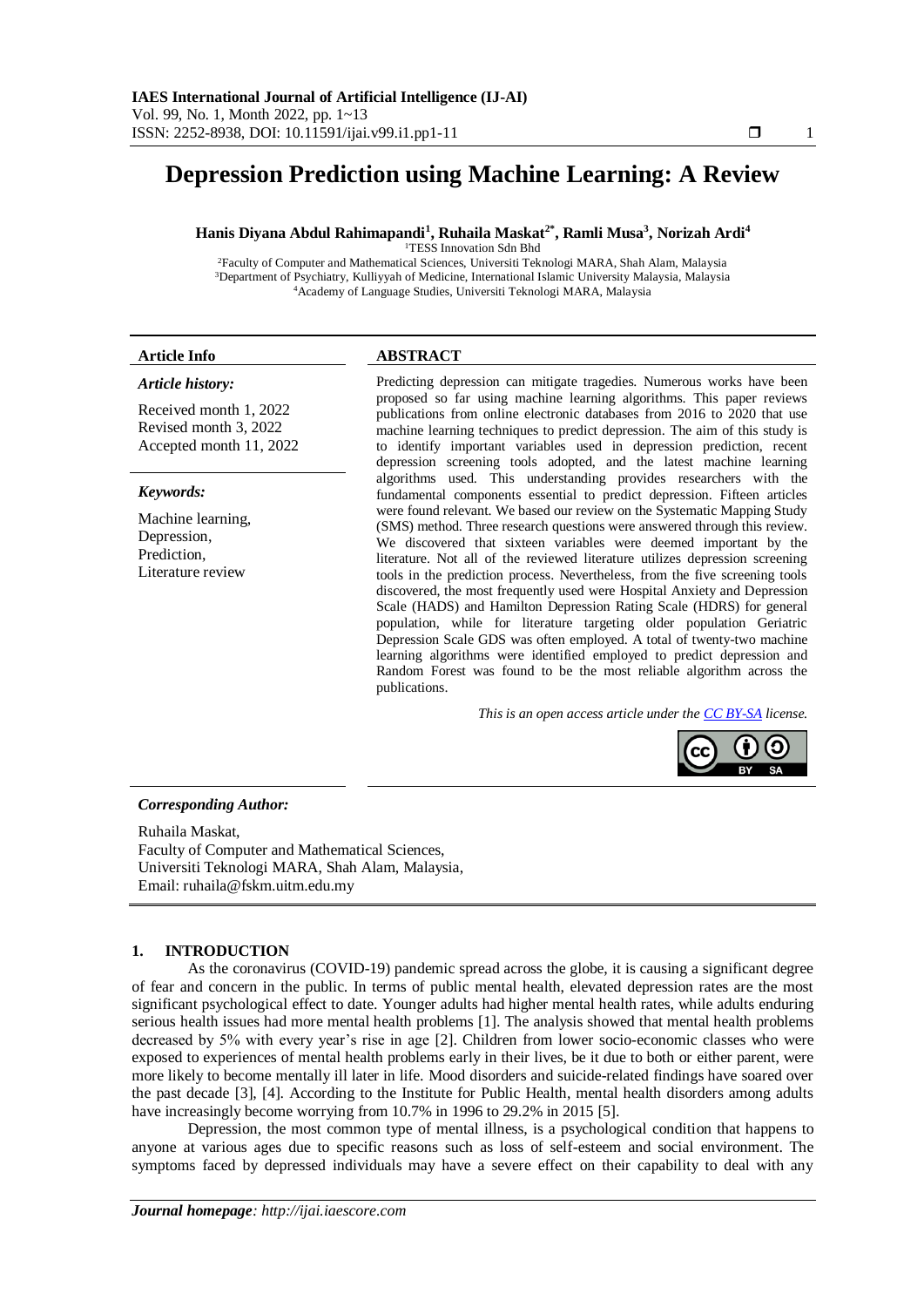condition in everyday life, which significantly varies from the usual mood variations. Depression affects not only physical but also psychological well-being [6]. It is associated with diabetes, hypertension, and back pain [7]. Besides that, a mental disease is often a burden in the form of tension, marriage breakdown, or homelessness for families, friends, caregivers, and other relationships [8]. Therefore, an initiative and commitment to prevention and treatment for depression are necessary.

Depression is one of the leading mental illnesses that is least diagnosed, considering the incidence and seriousness. The diagnosis and evaluation of signs of depression rely almost exclusively on data provided by patients, family members, friends, or caregivers [9]. This type of article, however, is inaccurate because it relies on the reporter's total integrity. Depression-related self-perceived shame is widespread in societies worldwide and is associated with unwillingness to seek professional assistance [10]. Patients are also hesitant to express their depressive feelings with physicians, so a discussion of depression often relies heavily on a general practitioner's willingness to engage with the patient. The prevalence of depression in Malaysia is considerably higher than in the United States and most other Western countries [11]. Depression is a severe mental illness and a significant public health issue that has a massive effect on society. In the worst case, depression can lead to suicide. Even though it is a severe psychological issue, fewer than half of people with this emotional problem have received mental health services [6]. It may be attributed to various reasons, including lack of knowledge of the disease. Additionally, researchers discovered that embarrassment and self-stigmatization tend to pose as more significant factors for not obtaining medical attention than others' actual prejudice and adverse reactions [12].

The capability to predict depression using machine learning algorithms before conditions worsen is essential. Therefore, in this paper, we conducted a systematic review of literature from 2016 to 2021 (time of writing) to help researchers better understand this area. This review aims to firstly, identify variables relevant to the prediction of depression using machine learning techniques, secondly, identify the latest and most frequent screening types used in detecting depression and finally, popular state-of-the-art techniques in machine learning to predict depression based on chosen metrics and values of performance.

Using machine learning techniques for the prediction of medical conditions is not new. Recent publications show applications in hepatitis [13], autism [14] and cancer [15]. Nevertheless, it is not without weaknesses. The primary weakness of any prediction pipeline involving machine learning techniques is the substantial dependence on correctly annotated data. If a dataset size is small, manually annotating each data point is feasible, however, in this big data era manual annotation of data has become impractical. Since machine learning techniques are trained on these annotations, a dataset with low-quality labels can result in unreliable predictions. Another weakness is the risk of overfitting. In the pursuit of achieving higher prediction performance, these techniques can develop a tendency to induce a model fitted to specific unique data points which do not represent a large portion of the population. Thus, rendering the models useless.

Our contribution via this study is a systematic review covering key aspects in predicting depression. Significant variables in previous works are identified, depression screening tools used are investigated and popular machine learning algorithms based on classical as well as new measurements of performance are highlighted.

The paper is outlined as follows. In section 2, the systematic literature review methodology is explained. Our proposed methodology and research questions are detailed in section 3. Then, the results of our review are presented in section 4. Finally, in section 5 we conclude this paper.

# **2. SYSTEMATIC MAPPING STUDY (SMS) METHOD**

SMS method organises published research and their results into structured categories by systematically perusing its primary contents, methodology and results with the aim of mitigating bias and concluding using statistical meta-analysis supported by evidence [16]. Although originally introduced for medical research, SMS method has been adapted for computing. Figure 1 shows the primary three phases of the SMS method used in our study. Each phase produces an outcome which in turn triggers the next phase.

The SMS method begins with the formulation of research questions so that the coverage of existing literature can be framed. Once the scope of the review has been determined, a search of the literature is conducted involving the definition of information sources from various academic online databases, digital libraries and search engines. Exploration of these sources is performed using search terms constructed to encompass the earlier formulated research questions using Boolean operators. From all the papers extracted, screening based on keywords, abstract, introduction and conclusion sections are carried out to identify only relevant papers that can provide answers to the previous questions.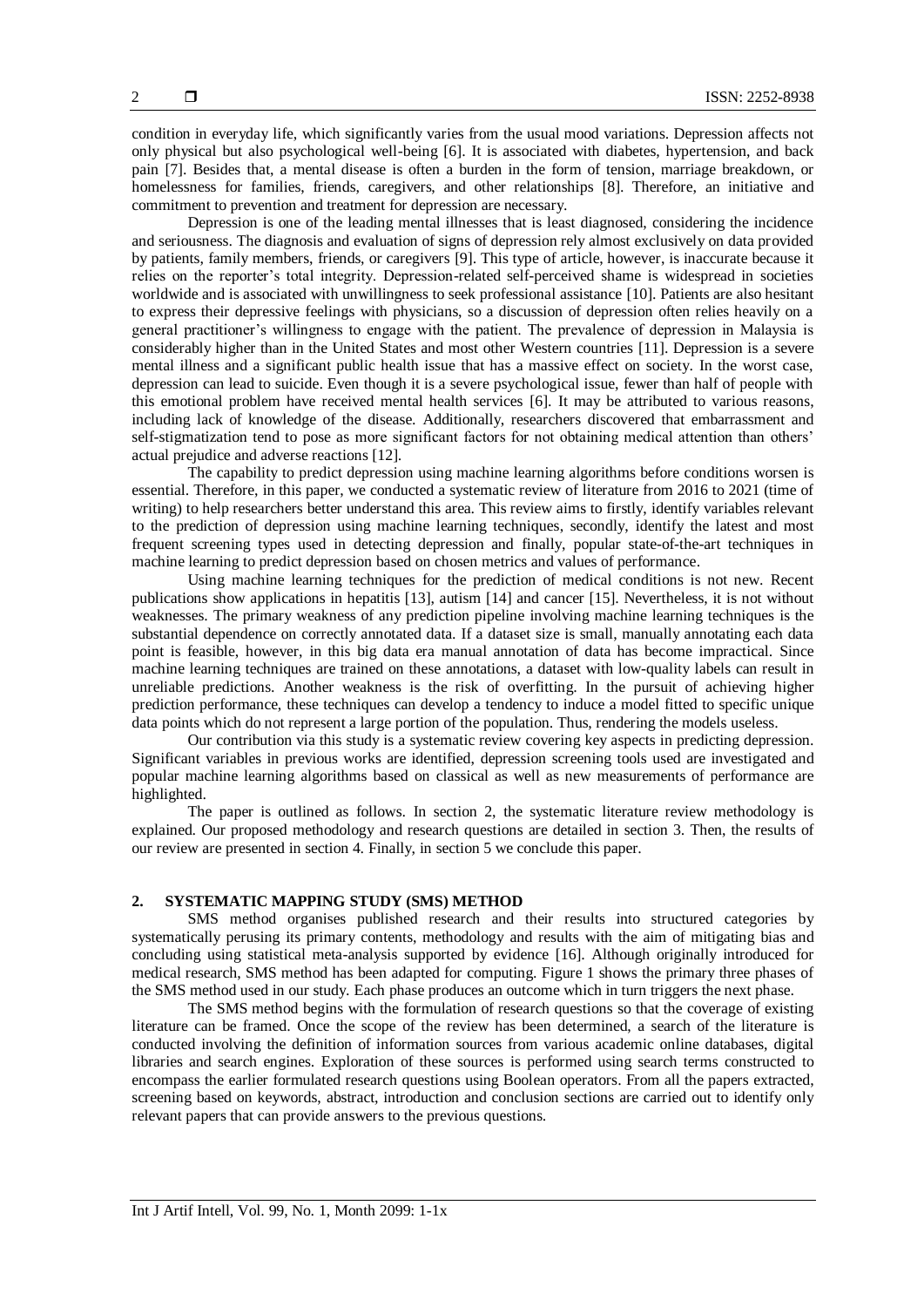

Figure 1. Phases of the Systematic Mapping Study (SMS) Method.

# **3. RESEARCH METHODOLOGY**

We applied the Systematic Mapping Study (SMS) method to review existing literature from 2016 till 2020 (time of writing). Details of the application processes are explained in the following subsections.

# **3.1. Define research questions**

At this phase, research questions were formed to seek literature within the scope of predicting depression using machine learning methods. The first question is concerned with what variables were used by recent proposals for the prediction process. This answer allows researchers to identify relevant variables. A good selection of variables helps to produce good prediction performance. The second question is which depression screening tools were adopted. This question provides an understanding of a particular screening tool that has been continuously used by researchers and how many of the proposals are not utilizing any screening tools. From the answer to this question, researchers can decide the necessity of adopting specific screening tools into their work. The final question is what machine learning techniques were proposed by existing research? This question helps direct researchers to state-of-the-art machine learning techniques applied to depression prediction. Table 1 lists the constructed research questions and the motivations behind them.

| Table 1. Research Ouestions and Motivation                                     |                                                                                                                                                                                              |  |  |
|--------------------------------------------------------------------------------|----------------------------------------------------------------------------------------------------------------------------------------------------------------------------------------------|--|--|
| <b>Research Ouestions</b>                                                      | Motivation                                                                                                                                                                                   |  |  |
| RO1: What variables were used by recent proposals in predicting<br>depression? | The answer to this question allows researchers to identify<br>variables relevant to the prediction of depression.                                                                            |  |  |
| RO2: Which depression screening tools were adopted?                            | The answer to this question identifies the latest and most frequent<br>screening types used in detecting depression.                                                                         |  |  |
| RO3: What machine learning techniques were proposed by<br>existing research?   | The answer to this question provides researchers with popular<br>state-of-the-art techniques in machine learning to predict<br>depression based on chosen metrics and values of performance. |  |  |

#### **3.2. Literature search**

A thorough search was conducted on four prominent electronic databases utilizing the following keywords: *"depression prediction"*, *"mental health prediction"*, and *"anxiety, depression, and stress prediction"*. The keywords were combined using Boolean AND expression and OR expression. The databases searched were:

- a) IEEE Xplore (http://ieeexplore.ieee.org)
- b) ACM Digital Library (http://www.portal.acm.org/dl.cfm)
- c) Elsevier ScienceDirect (http://www.sciencedirect.com)
- d) Google Scholar (http://scholar.google.com)

## **3.3. Screening papers**

The papers were examined based on their relevance to our constructed research questions. We analyzed the title, abstracts, and keywords to ascertain they lie within our focus of interest. Then, the papers were classified into two categories based on the following inclusion (*I*) and exclusion (*E*) criteria:

*I1: Paper should directly relate to depression prediction using machine learning techniques.*

*I2: Papers should provide answers to the research questions.*

*I3: Papers should contain at least one of the search keywords.*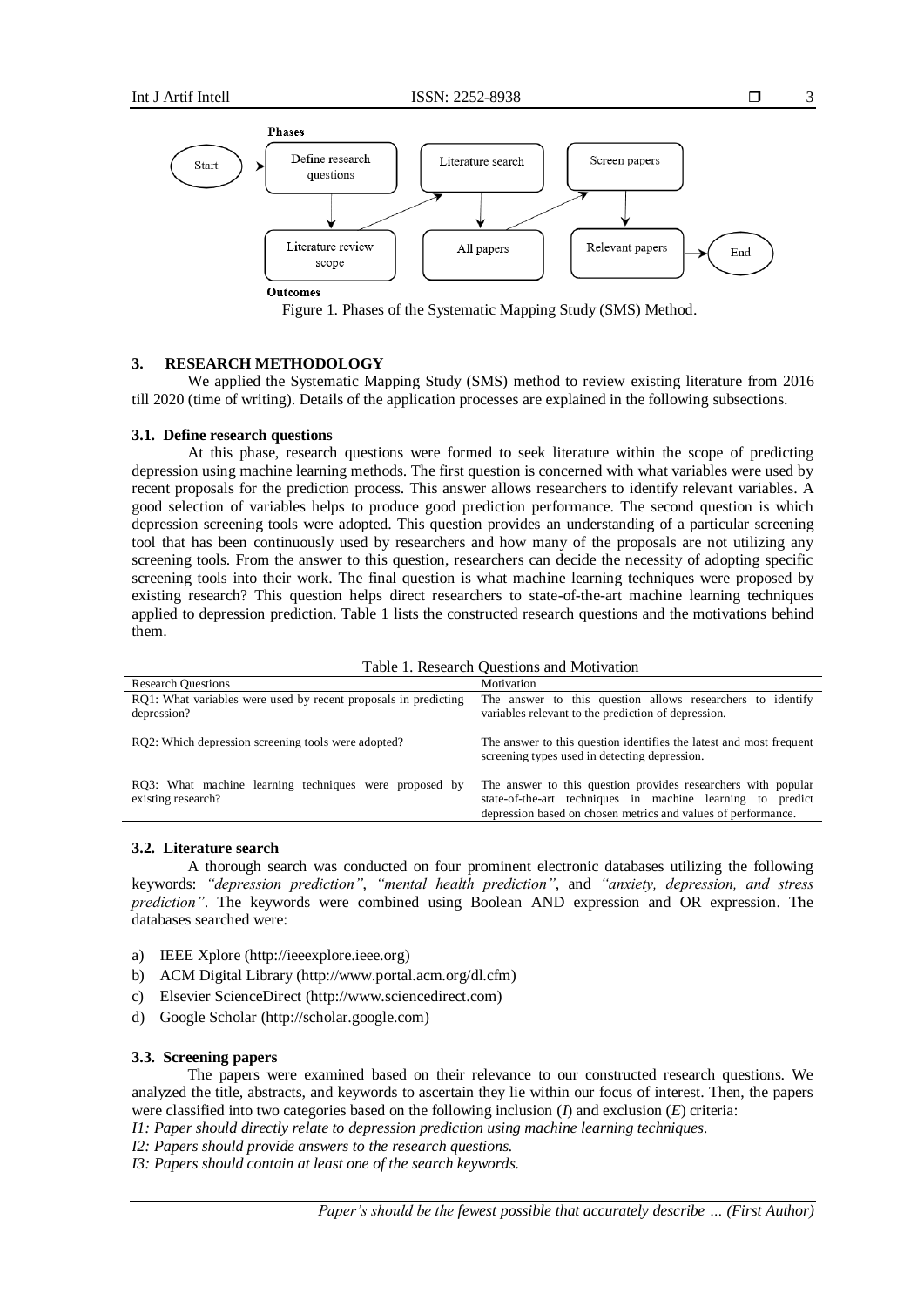*E1: Posters, panels, abstracts, presentations and article summaries. E2: Duplicates*

*E3: Papers without full text*

The initial collection of papers from all electronic databases yielded 73 papers. Since there exists an overlap due to the search on Google Scholar, duplicates were removed with a remaining of 50 papers. Next, 32 irrelevant papers were excluded after the title and abstract of each paper were perused. The resulting 18 papers were then fully read through and resulted in 3 found irrelevant whereas the rest of the 15 papers were included in this review. Figure 2 shows the screening process.



Figure 2. Paper Screening Process

# **4. RESULTS AND DISCUSSION**

The 15 relevant papers included in this review is listed in Table 2 by year, source, the scope of prediction and number of citations. The list suggests that studies on depression prediction were actively conducted in 2020 (31%) and 2016 (25%). The former is most likely due to the COVID-19 pandemic whereas for the latter no prominent event could be linked. In relation to the number of citations, sources based on computing and technology received a large number of citations since they lead to the introduction of new techniques, whereas medical-centred sources are lesser cited, owing to their more general application of these new techniques. IEEE, a widely known online database, recorded the highest number of cited sources (ICHI and KDE).

|  |  |  | Table 2. List of Relevant Literatures |
|--|--|--|---------------------------------------|
|--|--|--|---------------------------------------|

| Paper          | Year | Reference | Source                                                                                       | Scope of prediction     | Number of |
|----------------|------|-----------|----------------------------------------------------------------------------------------------|-------------------------|-----------|
| ID             |      |           |                                                                                              |                         | citations |
| P <sub>1</sub> | 2016 | [17]      | Biomedical Signal Processing and Control                                                     | Depression              | 18        |
| P <sub>2</sub> | 2016 | [18]      | International Journal of Computer Applications                                               | Depression              | 21        |
| P <sub>3</sub> | 2017 | [19]      | <b>Healthcare Technology Letters</b>                                                         | Anxiety and depression  | 34        |
| P <sub>4</sub> | 2017 | [20]      | Proceedings - 2017 IEEE International Conference<br>on Healthcare Informatics, ICHI 2017     | Depression              |           |
| <b>P5</b>      | 2017 | [21]      | Proceedings of the Twenty-Sixth International<br>Joint Conference on Artificial Intelligence | Depression              | 109       |
| P6             | 2018 | [22]      | <b>CEUR Workshop Proceedings</b>                                                             | Depression and anorexia | 16        |

Int J Artif Intell, Vol. 99, No. 1, Month 2099: 1-1x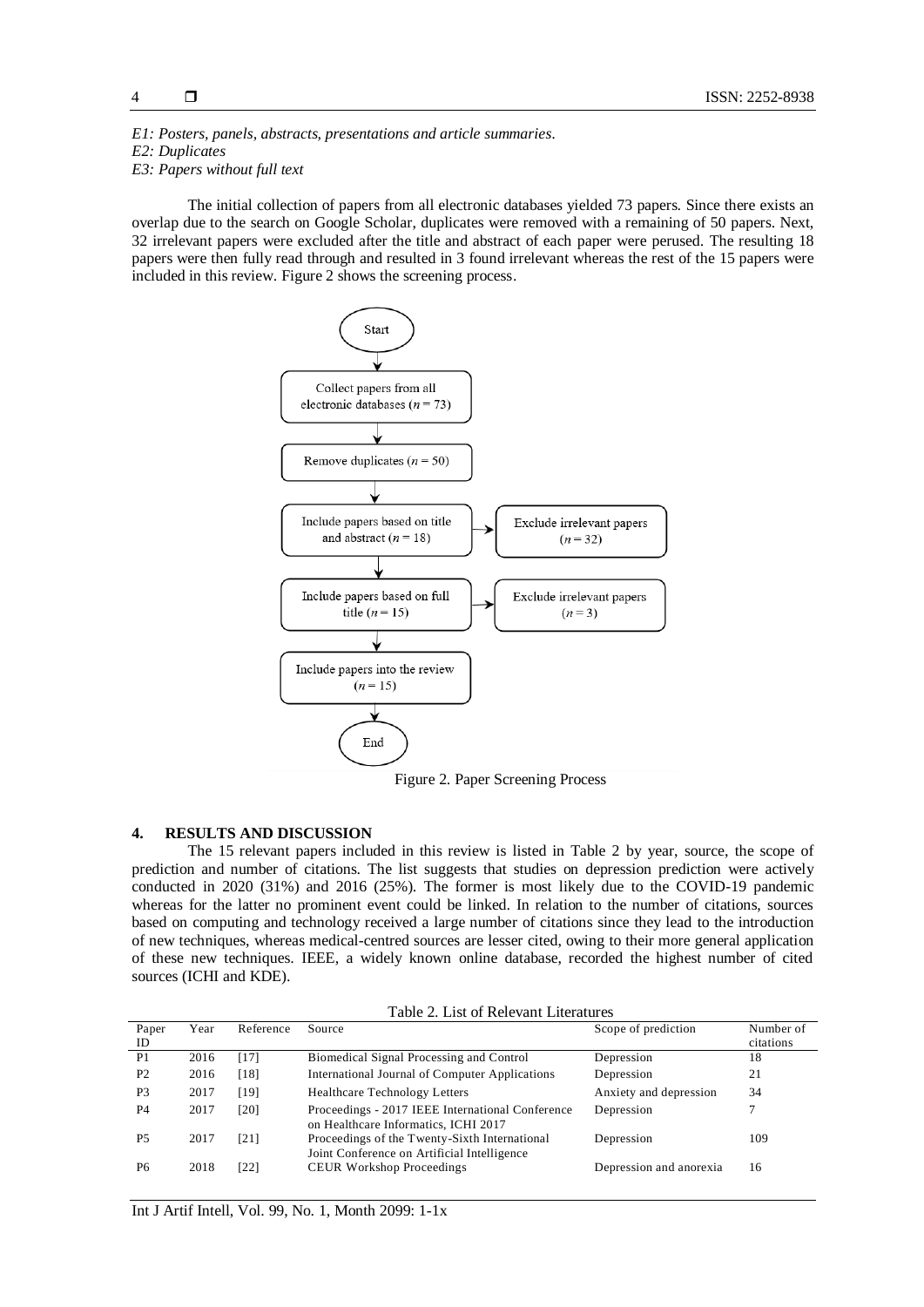| P7              | 2019 | [23] | Informatics in Medicine Unlocked                                                                           | Anxiety and depression             | 32 |
|-----------------|------|------|------------------------------------------------------------------------------------------------------------|------------------------------------|----|
| P8              | 2019 | [24] | Journal of medical Internet research                                                                       | Depression                         | 41 |
| P <sub>9</sub>  | 2019 | [25] | International Conference on Human Centered<br>Computing                                                    | Depression                         | NΑ |
| <b>P10</b>      | 2019 | [26] | International Conference on Advances in<br>Engineering Science Management & Technology<br>$(ICAESMT)-2019$ | Anxiety, depression, and<br>stress | 16 |
| P <sub>11</sub> | 2020 | [27] | <b>IEEE</b> Transactions on Knowledge and Data<br>Engineering                                              | Depression                         | 85 |
| P <sub>12</sub> | 2020 | [28] | Procedia Computer Science                                                                                  | Depression                         | 20 |
| P <sub>13</sub> | 2020 | [29] | Doctoral dissertation, École de technologie<br>supérieure                                                  | Depression                         |    |
| P <sub>14</sub> | 2020 | [30] | Healthcare                                                                                                 | Depression                         |    |
| P <sub>15</sub> | 2020 | [31] | Journal of Affective Disorders                                                                             | Anxiety, depression, and<br>stress | 2  |

# **4.1. RQ1: What variables were used by recent proposals in predicting depression?**

To predict depression, the researchers use several types of datasets. Some of them predict depression using demographics and clinical attributes, some use social media to collect information by using text analytics, hence, benefits from textual features instead of attributes. The various common variables in depression prediction found in 6 of the relevant papers are presented in this section. Table 3 shows the demographics and clinical variables that had been used in past research. Based on previous studies, it is found that the most used variable is *age* and *marital status*, followed by *gender*, *educational status* and *socioeconomic status*. For clinical variables, *diabetes* has been used twice in previous studies, while others have only been used once and most of them in P3.

| Variable                 | P <sub>2</sub> | P <sub>3</sub> | P <sub>4</sub> | P7           | P <sub>14</sub> | P <sub>15</sub> |
|--------------------------|----------------|----------------|----------------|--------------|-----------------|-----------------|
| $1. \text{Age}$          |                | $\checkmark$   |                | $\checkmark$ |                 |                 |
| 2. Gender                |                |                |                |              | ✓               |                 |
| 3. Residence status      |                | √              |                |              |                 |                 |
| 4. Educational status    |                |                |                |              |                 |                 |
| 5. Marital status        |                | $\checkmark$   |                |              |                 |                 |
| 6. Income                |                |                |                |              |                 |                 |
| 7. Employment status     |                |                |                |              |                 |                 |
| 8. Socio-economic status |                |                |                |              |                 |                 |
| 9. Smoking Status        |                |                |                |              |                 |                 |
| 10. Drinking             |                |                |                |              |                 |                 |
| 11. Diabetes             |                |                |                |              |                 |                 |
| 12. Hearing problem      |                |                |                |              |                 |                 |
| 13. Visual impairment    |                |                |                |              |                 |                 |
| 14. Mobility impairment  |                |                |                |              |                 |                 |
| 15. Insomnia             |                |                |                |              |                 |                 |
| 16. Stroke               |                |                |                |              |                 |                 |

#### **4.2. RQ2: Which depression screening tools were adopted?**

Our review discovered 5 screening tools popularly used by past studies in depression prediction: Geriatric Depression Scale (GDS), Hospital Anxiety and Depression Scale (HADS), Patient Health Questionnaire (PHQ), Hamilton Depression Rating Scale (HDRS) and Depression Anxiety Stress Scale 21 (DASS-21). Refer to Table 4. We discovered that proposals predicting depression utilise screening tools when their methodology require the self-construction of a dataset. The motivation driving this construction is mainly because of the absence of an available dataset necessary to accomplish a research's unique objective of filling up a specific gap in the knowledge. For example, the use of GDS is targeted at screening depression in elders. These tools allow patients to assess themselves and ratings are based on this assessment. These self-assessment tools are not meant to replace a psychiatrist's diagnosis but instead function as a signpost to the presence of symptoms or to reinforce an earlier diagnosis that a psychiatrist may be considering. Our result shows that both HADS and HDRS were adopted by more research as compared to PHQ and DASS-21 in relation to the general population. GDS, however, was adopted when the older population is the subject of interest.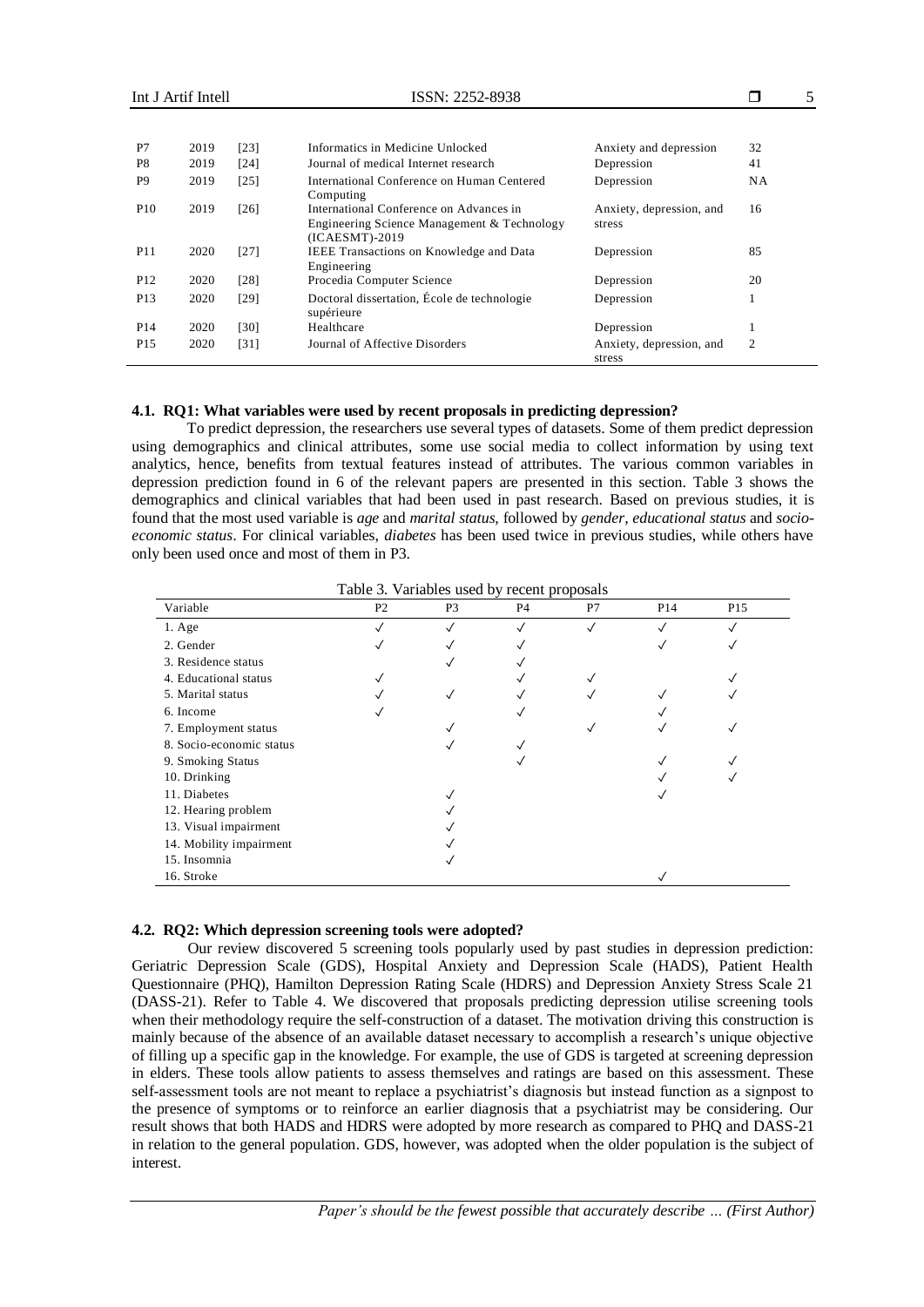| Table 4. Screening tools adopted |                 |  |
|----------------------------------|-----------------|--|
| Paper ID                         | Screening tools |  |
| P1                               | <b>GDS</b>      |  |
| P <sub>2</sub>                   | <b>GDS</b>      |  |
| P <sub>3</sub>                   | <b>HADS</b>     |  |
| <b>P4</b>                        | None            |  |
| P <sub>5</sub>                   | None            |  |
| P6                               | None            |  |
| P7                               | <b>HADS</b>     |  |
| P8                               | None            |  |
| P <sub>9</sub>                   | PHQ             |  |
| P <sub>10</sub>                  | None            |  |
| P <sub>11</sub>                  | None            |  |
| P <sub>12</sub>                  | $DASS-21$       |  |
| P <sub>13</sub>                  | <b>HDRS</b>     |  |
| P <sub>14</sub>                  | None            |  |
| P <sub>15</sub>                  | <b>HDRS</b>     |  |

1) Geriatric Depression Scale (GDS)

GDS [32],[33] consists of 30 questions targeted at the older population of 65 years and more who are medically ill. Although other depression screening tools are available, GDS has become the popular tool for this category of people. GDS simply requires a yes or no answer of how an elder feels in the past week. Because of its high sensitivity of 92% and specificity of 89%, GDS is viewed to be a valid and reliable tool. Table 5 shows the severity ratings produced by GDS.

| Table 5. GDS Severity Ratings |            |  |
|-------------------------------|------------|--|
| Severity                      | Depression |  |
| Normal                        | $0 - 4$    |  |
| Mild                          | $5 - 8$    |  |
| Moderate                      | $9 - 11$   |  |
| Severe                        | $12 - 15$  |  |

# 2) Hospital Anxiety and Depression Scale (HADS)

HADS [34],[35] measures the severity of not only depression but also anxiety. Since its introduction in 1983, HADS has become a popular screening tool for these two mental conditions. Comprising of 7 questions for anxiety and 7 questions for depression, HADS can be easily completed within a few minutes. The validity of HADS has been proven and is now on the recommendation list of the National Institute for Health and Care Excellence (NICE) to diagnose depression and anxiety. Table 6 displays HADS' severity ratings.

| Table 6. HADS Severity Ratings |            |  |
|--------------------------------|------------|--|
| Severity                       | Depression |  |
| Mild                           | $8 - 10$   |  |
| Moderate                       | $11 - 14$  |  |
| Severe                         | $15 - 21$  |  |

#### 3) Patient Health Questionnaire (PHQ)

The PHQ [36],[37] is a multipurpose method for screening, tracking, diagnosing, and measuring depression severity. It is a self-administered instrument with two distinct types, the PHQ-2 containing two items and the PHQ-9 containing nine items. PHQ-2 assesses the frequency of depressive episodes and anhedonia for the last two weeks, while PHQ-9 presents a clinical diagnosis of depression and measures the severity of symptoms. Table 7 shows the PHQ severity rating.

| Table 7. PHQ Severity Ratings |            |  |
|-------------------------------|------------|--|
| Severity                      | Depression |  |
| Mild                          | $0 - 5$    |  |
| Moderate                      | $6-10$     |  |
| Moderately severe             | $11 - 15$  |  |
| Severe                        | $16-20$    |  |

4) Depression Anxiety Stress Scale 21 (DASS-21)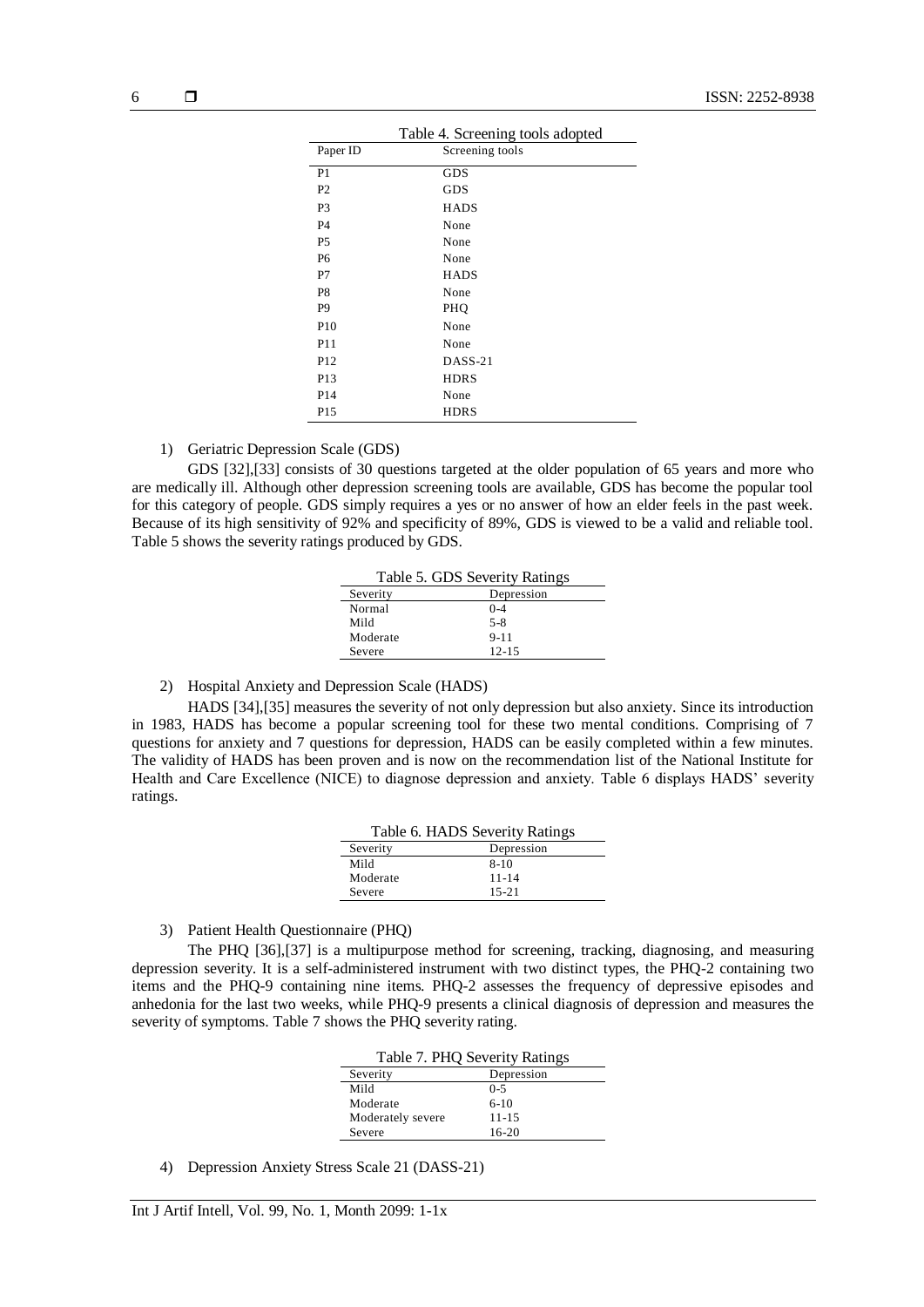Paper ID

P2 BN, LR, MLP, SMO, and Decision

Int J Artif Intell ISSN:  $2252-8938$ 

performance

95.45 0.12 0.22 24.30 44.79

91.67

DASS-21 is a compilation of three scales of self-report by a patient that determines the patient's depression, anxiety, and emotional stress states. The underlying notion is these states tend to be correlated where anxiety and depression were discovered to be comorbid illnesses [38] and depression is a stress-related mental disorder [39]. Each state is measured by answering 7 questions relating to how a patient feels over the past week. DASS was designed to calculate the level of negative emotions to assist both researchers and clinicians to observe a patient's condition over time with the aim of determining the course of treatment. Table 8 shows the DASS-21 severity ratings.

| Severity                | Depression | Anxiety | <b>Stress</b> |
|-------------------------|------------|---------|---------------|
| Normal                  | $0-9$      | $0 - 7$ | $0-14$        |
| Mild                    | $10-13$    | $8-9$   | $15 - 18$     |
| Moderate                | $14 - 20$  | $10-14$ | $19 - 25$     |
| Severe                  | $21 - 27$  | $15-19$ | $26 - 33$     |
| <b>Extremely Severe</b> | $28+$      | $20+$   | $34+$         |

Table 8. DASS-21 Severity Ratings

# 5) Hamilton Depression Rating Scale (HDRS)

HDRS [40],[37] is specialized in assessing the severity of depression and has also been proven useful before, during, and after therapy to assess a patient's level of depression. It is widely perceived as an effective treatment for hospitalized patients. 21 items are listed in the HDRS form. The scoring basis is on the first 17 items, with 18 to 21 items used to qualify depression further. Table 9 shows the HDRS severity rating.

| Table 9. HDRS Severity Ratings |            |  |
|--------------------------------|------------|--|
| Severity                       | Depression |  |
| Normal                         | $0 - 7$    |  |
| Mild                           | $8-13$     |  |
| Moderate                       | $14 - 18$  |  |
| Severe                         | 19-22      |  |
| Very severe                    | $23+$      |  |

# **4.3. RQ3: What machine learning techniques were proposed by existing research?**

Table 10 shows a list of the proposed machine learning techniques that were used in past research. For papers that compare the performance of the techniques, the highest scored technique is also listed in the table. Figure 3 summarizes in a treemap the number of papers using the proposed technique. Most papers experimented on Random Forest (RF), Support Vector Machine (SVM), Random Tree (RT), Naïve Bayes (NB), Logistic Regression (LR) and Decision Tree (DT). While this indicates the popularity of a specific machine learning technique among researchers, it is more importantly to know which of these techniques consistently scores the best performance when applied over different datasets. Out of the 15 papers reviewed, 12 papers conducted a comparison of performance. Therefore, from Figure 4, the graph shows RF returning the best performance in 4 instances of the comparison. RF prevails across different performance metrics in terms of achieving the best performance against other machine learning techniques. This is not only true for classical performance metrics e.g. accuracy, precision and recall, but also newer forms of performance metrics such as ERDE. It is noteworthy of publications proposing newer machine learning techniques i.e. Sons & Spouses algorithm (SS) superseding RF on traditional measurements of performances specifically accuracy, f-measure, precision, recall and area under the receiver curve. A particularly new performance metric is ERDE (Early Risk Detection Error) formulated specifically for detecting mental illness early.

| Paper<br>ID | Machine learning techniques used | Best technique | Performance metrics | Best<br>perfo |
|-------------|----------------------------------|----------------|---------------------|---------------|
| P1          | RF. RT. MLP. and SVM             | RF             | Accuracy            | 95.4          |
|             |                                  |                | Mean absolute error | 0.12          |

BN Accuracy

| Table 10. Proposed machine learning techniques |  |
|------------------------------------------------|--|
|------------------------------------------------|--|

Table Precision ROC area Root mean squared error 0.92 0.98 0.25 P3 BN, LR, MLP, NB, RF, RT, DT, random optimization, sequential, RF Accuracy True positive rate 89 89

*Paper's should be the fewest possible that accurately describe … (First Author)*

Root mean squared error Relative absolute error Root relative squared error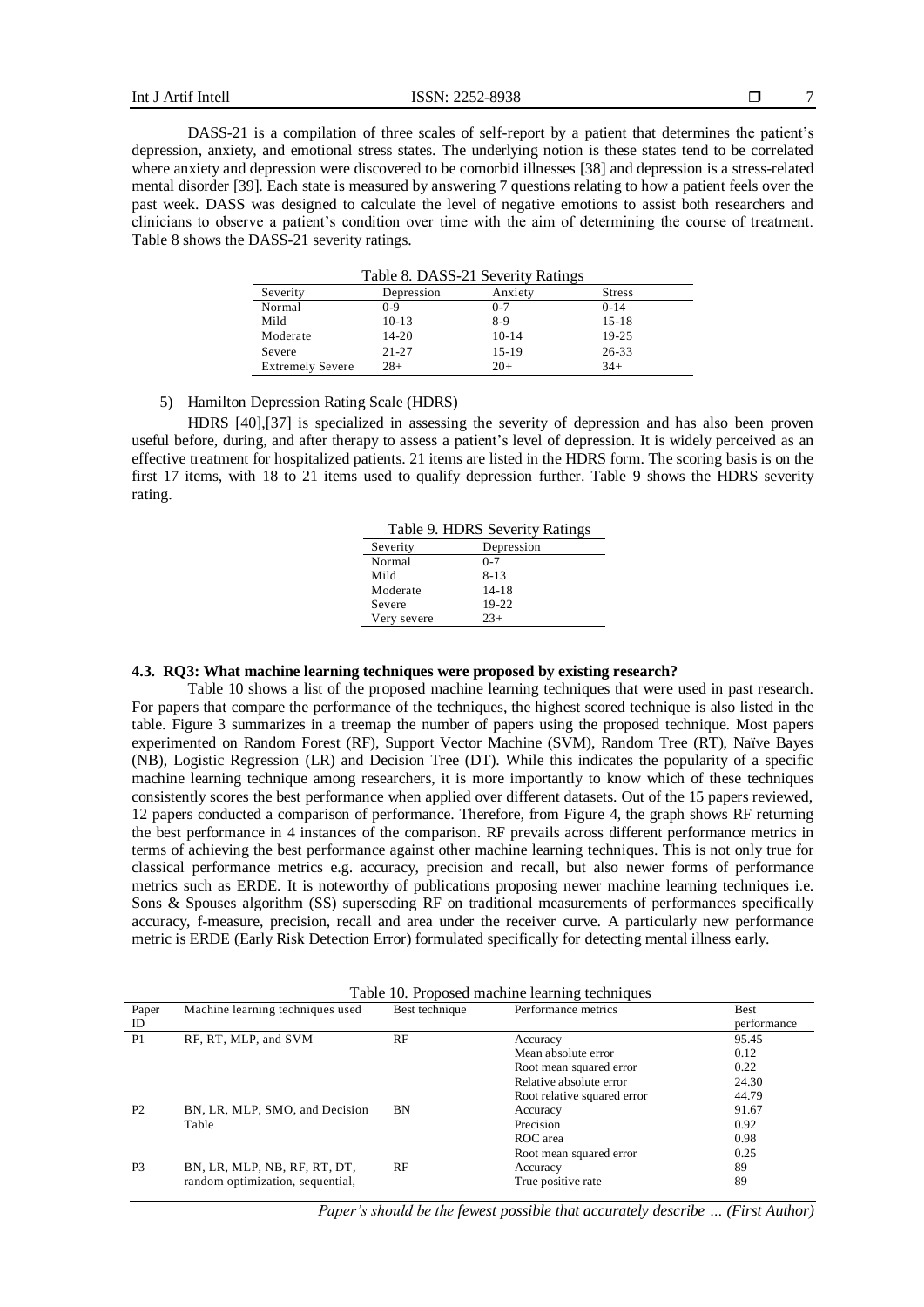| Paper<br>ID     | Machine learning techniques used | Best technique       | Performance metrics                 | <b>Best</b><br>performance |
|-----------------|----------------------------------|----------------------|-------------------------------------|----------------------------|
|                 | random sub-space, and K star     |                      | False positive rate                 | 10.9                       |
|                 |                                  |                      | Precision/positive prediction value | 89.1                       |
|                 |                                  |                      | F-measures                          | 89                         |
|                 |                                  |                      | Area under the receiver curve       | 94.3                       |
| P4              | Stacking of LR DT, NBN, NN,      | LR (base-level       | Mean area under the receiver curve  | 75                         |
|                 | SVM                              | learner) with DT,    | Mean accuracy                       | 86                         |
|                 |                                  | NBN, NN, SVM         |                                     |                            |
|                 |                                  | (meta-level learner) |                                     |                            |
|                 |                                  |                      |                                     |                            |
| P <sub>5</sub>  | NB, MSNL, WDL and MDL            | <b>MDL</b>           | Precision                           | 84                         |
|                 |                                  |                      | Recall                              | 85                         |
|                 |                                  |                      | F1-measure                          | 84                         |
|                 |                                  |                      | Accuracy                            | 84                         |
| P <sub>6</sub>  | CNN with TF-IDF information      | Not compared         | ERDE <sub>5</sub>                   | 10.81                      |
|                 |                                  |                      | $ERDE_{50}$                         | 9.22                       |
|                 |                                  |                      | F-score                             | 37                         |
| P7              | CatBoost, LR, NB, RF, and SVM    | CatBoost             | Accuracy                            | 89                         |
|                 |                                  |                      | Precision                           | 84                         |
| P8              | DT, RT, and RF                   | RF                   | ERDE <sub>5</sub>                   | 18.51                      |
|                 |                                  |                      | $ERDE_{50}$                         | 15.20                      |
|                 |                                  |                      | F-measure                           | 20                         |
|                 |                                  |                      | Precision                           | 12                         |
|                 |                                  |                      | Recall                              | $\overline{0}$             |
| P <sub>9</sub>  | BN, SVM, SMO, RT, and DT         | <b>BN</b>            | Accuracy                            | 77.8                       |
| P10             | NB, RF, GB, and Ensemble Vote    | <b>Ensemble Vote</b> | Accuracy                            | 85                         |
|                 | Classifier                       | Classifier           | F-score                             | 76.9                       |
| P11             | <b>CNN</b>                       | Not compared         | $ERDE_{20}$                         | 9.46                       |
|                 |                                  |                      | ERDE <sub>20</sub>                  | 7.47                       |
|                 |                                  |                      | $F_{\text{latencv}}$                | 0.45                       |
| P12             | NB, RF, DT, SVM, and KNN         | RF                   | Accuracy                            | 79.8                       |
|                 |                                  |                      | Error rate                          | 0.20                       |
|                 |                                  |                      | Precision                           | 88.1                       |
|                 |                                  |                      | Recall                              | 67.8                       |
|                 |                                  |                      | Specificity                         | 91.0                       |
|                 |                                  |                      | F1 score                            | 76.6                       |
| P13             | SVM, RT, and RF                  | RT                   | Accuracy                            | 91.3                       |
|                 |                                  |                      | Recall                              | 91.2                       |
|                 |                                  |                      | Precision                           | 91.3                       |
| P <sub>14</sub> | SS, TAN, LR, DT, NN, SVM,        | SS                   | F measure                           | 91.8                       |
|                 | ADA, BA, RF, RSS                 |                      | Accuracy                            | 93.0                       |
|                 |                                  |                      | Area under the receiver curve       | 76.9                       |
|                 |                                  |                      | Precision                           | 93.1                       |
|                 |                                  |                      | Recall                              | 90.6                       |

ADA–AdaBoost, BA–Bagging, BN–BayesNet, CNN–Convolutional Neural Networks, DT– Decision Tree, GB–Gradient Boosting, KNN–K-Nearest Neighbour, LR–Logistic Regression, MDL–Multimodal Depressive Dictionary Learning, MLP–Multi-Layer Perceptron, MSNL–Multiple Social Networking Learning, NB–Naïve Bayes, NN–Neural Network, RF–Random Forest, RT–Random Tree, RSS–Random Subspace, SMO–Sequential Minimal Optimization, SS–Sons & Spouses, SVM–Support Vector Machine, WDL– Wasserstein Dictionary Learning.



Figure 3. The number of papers using the proposed technique.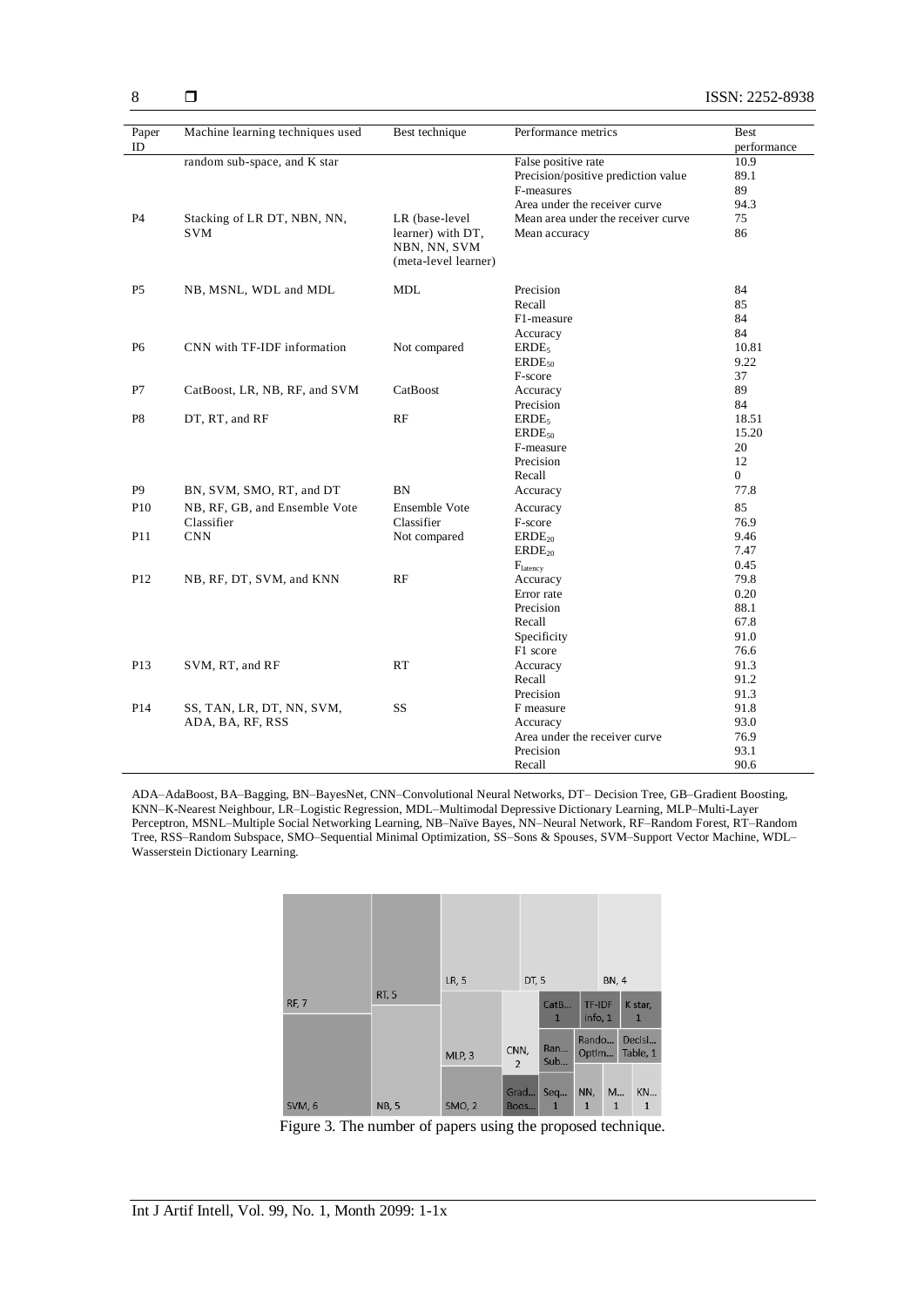

Figure 4. Techniques with consistently high performance

# **5. CONCLUSION**

In this timely paper, we have reviewed depression prediction literature from 2016 to 2020 that used machine learning techniques. We employed the Systematic Mapping Study (SMS) method and the result is a total of 15 works were found relevant to the research questions constructed. The research questions focus on three important aspects of predicting depression using machine learning; they are the variables used in the literature to predict, the screening tools adopted, the machine learning techniques experimented, the metrics employed to measure each techniques' performance and the highest values achieved by the top-performing techniques. Our review has led us to conclude that information on age, marital status, gender, educational status and socio-economic status are repeatedly used across the proposals. In addition, most of the works which made use of depression screening tools relied on self-reporting types. Furthermore, Random Forest was not only the most popular machine learning algorithm among researchers but also returns the best performance in a majority of the time inclusive of newer performance metrics e.g. ERDE. It is expected that this survey will enlighten researchers on the latest machine learning techniques, performance measurements and variables used in predicting depression.

#### **ACKNOWLEDGEMENTS**

We are extremely grateful to the reviewers who took the time to provide constructive feedback and useful suggestions for the improvement of this article. The Malaysian Government is funding this research through the Fundamental Research Grant Scheme (FRGS) at Universiti Teknologi MARA (UiTM) Shah Alam, Malaysia (FRGS/1/2019/SS05/UITM/02/5).

#### **REFERENCES**

- [1] H. Dai, S. X. Zhang, K. H. Looi, R. Su, and J. Li, "Perception of health conditions and test availability as predictors of adults' mental health during the covid-19 pandemic: A survey study of adults in Malaysia," *International Journal of Environmental Research and Public Health*, vol. 17, no. 15, pp. 1–10, 2020, doi: 10.3390/ijerph17155498.
- [2] N. Sahril, N. A. Ahmad, I. B. Idris, and R. Sooryanarayana, "Factors Associated with Mental Health Problems among Malaysian Children," *Children*, no. 8, p. 119, 2021, doi: 10.3390/children8020119.
- [3] J. Bilsen, "Suicide and Youth: Risk Factors," *Frontiers in Psychiatry*, vol. 9, pp. 1–5, 2018, doi: 10.3389/fpsyt.2018.00540.
- [4] L. Brådvik, "Suicide Risk and Mental Disorders," *International Journal of Environmental Research and Public Health*, vol. 15, no. 9, 2018, doi: 10.3390/ijerph15092028.
- [5] NHMS, "National Health and Morbidity Survey 2015. Vol. II: Non-Communicable Diseases, Risk Factors & Other Health Problems," *Ministry of Health*, vol. 2. pp. 1–291, 2015.
- [6] K. Katchapakirin, K. Wongpatikaseree, P. Yomaboot, and Y. Kaewpitakkun, "Facebook Social Media for Depression Detection in the Thai Community," 2018, doi: 10.1109/JCSSE.2018.8457362.
- [7] J. F. Greden and R. Garcia-tosi, *Mental Health in the Workplace: Strategies and Tools to Optimize Outcomes*. Springer, 2019.
- [8] T. Kongsuk, S. Supanya, K. Kenbubpha, S. Phimtra, S. Sukhawaha, and J. Leejongpermpoon, "Services for depression and suicide in Thailand," *WHO South-East Asia journal of public health*, vol. 6, no. 1, pp. 34–38, 2017, doi: 10.4103/2224- 3151.206162.
- [9] Y. Yang, C. Fairbairn, and J. F. Cohn, "Detecting Depression Severity from Vocal Prosody," *IEEE Transactions on Affective Computing*, vol. 4, no. 2, pp. 142–150, 2013, doi: 10.1109/T-AFFC.2012.38.
- [10] K. M. Griffiths, B. Carron-Arthur, A. Parsons, and R. Reid, "Effectiveness of Programs for Reducing The Stigma Associated with Mental Disorders. A Meta-Analysis of Randomized Controlled Trials," *World Psychiatry*, vol. 13, no. 2, pp. 161–175, 2014, doi: 10.1002/wps.20129.
- [11] S. H. Yeoh, C. L. Tam, C. P. Wong, and G. Bonn, "Examining Depressive Symptoms and Their Predictors in Malaysia: Stress, Locus of Control, and Occupation," *Frontiers in Psychology*, vol. 8, no. AUG, pp. 1–10, 2017, doi: 10.3389/fpsyg.2017.01411.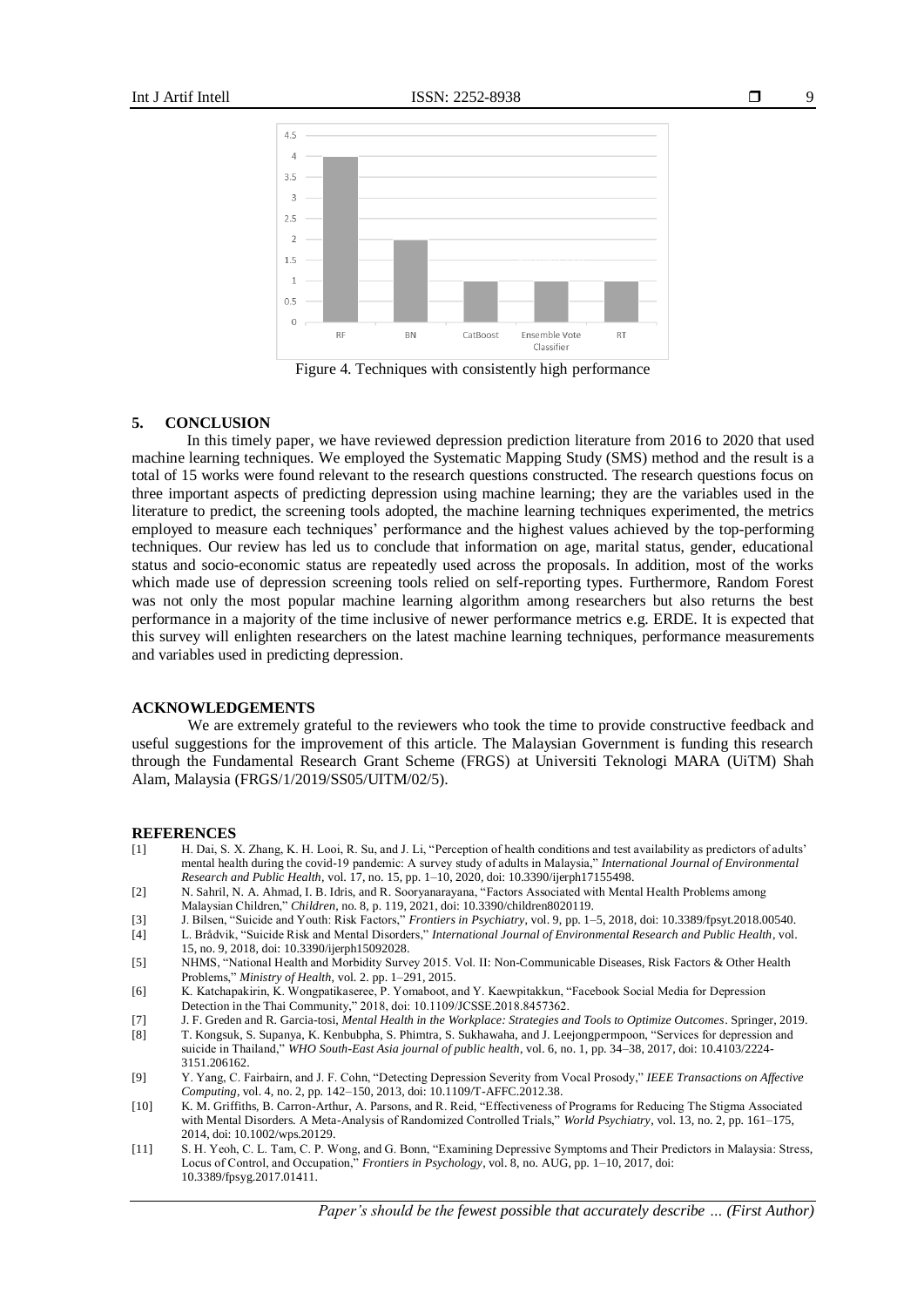| $[12]$           | G. Schomerus, H. Matschinger, and M. C. Angermeyer, "The Stigma of Psychiatric Treatment and Help-Seeking Intentions<br>for Depression," European Archives of Psychiatry and Clinical Neuroscience, vol. 259, no. 5, pp. 298–306, 2009, doi:                                                                                                                                            |
|------------------|-----------------------------------------------------------------------------------------------------------------------------------------------------------------------------------------------------------------------------------------------------------------------------------------------------------------------------------------------------------------------------------------|
| $[13]$           | 10.1007/s00406-009-0870-y.<br>J. E. Aurelia, Z. Rustam, I. Wirasati, S. Hartini, and G. S. Saragih, "Hepatitis Classification using Support Vector Machines<br>and Random Forest," IAES International Journal of Artificial Intelligence, vol. 10, no. 2, pp. 446-451, 2021, doi:                                                                                                       |
| $[14]$           | 10.11591/IJAI.V10.I2.PP446-451.<br>N. A. Mashudi, N. Ahmad, and N. M. Noor, "Classification of Adult Autistic Spectrum Disorder using Machine Learning<br>Approach," IAES International Journal of Artificial Intelligence, vol. 10, no. 3, pp. 743-751, 2021, doi:                                                                                                                     |
| $[15]$           | 10.11591/ijai.v10.i3.pp743-751.<br>C. K. Chin, D. A. B. A. Mat, and A. Y. Saleh, "Hybrid of Convolutional Neural Network Algorithm and Autoregressive<br>Integrated Moving Average Model for Skin Cancer Classification among Malaysian," IAES International Journal of Artificial                                                                                                      |
| $[16]$           | Intelligence, vol. 10, no. 3, pp. 707-716, 2021, doi: 10.11591/ijai.v10.i3.pp707-716.<br>K. Petersen, F. Robert, and M. M. Shahid, Mujtaba, "Systematic Mapping Studies in Software Engineering," International<br>Journal of Software Engineering & Knowledge Engineering, vol. 17, no. 1, pp. 33–55, 2008, doi: 10.14236/ewic/EASE2008.8.                                             |
| $[17]$           | I. M. Spyrou, C. Frantzidis, C. Bratsas, I. Antoniou, and P. D. Bamidis, "Geriatric Depression Symptoms Coexisting with<br>Cognitive Decline: A Comparison of Classification Methodologies," Biomedical Signal Processing and Control, vol. 25, pp.<br>118–129, 2016, doi: 10.1016/j.bspc.2015.10.006.                                                                                  |
| $[18]$           | I. Bhakta and S. Arkaprabha, "Prediction of Depression among Senior Citizens using Machine Learning Classifiers,"<br>International Journal of Computer Applications, vol. 144, no. 7, pp. 11-16, 2016.                                                                                                                                                                                  |
| $[19]$           | A. Sau and I. Bhakta, "Predicting Anxiety and Depression in Elderly Patients using Machine Learning Technology,"<br>Healthcare Technology Letters, vol. 4, no. 6, pp. 238-243, 2017, doi: 10.1049/htl.2016.0096.                                                                                                                                                                        |
| $[20]$           | E. S. Lee, "Exploring the Performance of Stacking Classifier to Predict Depression among the Elderly," in Proceedings - 2017<br>IEEE International Conference on Healthcare Informatics, ICHI 2017, 2017, pp. 13-20, doi: 10.1109/ICHI.2017.95.                                                                                                                                         |
| $[21]$           | G. Shen et al., "Depression Detection via Harvesting Social Media: A Multimodal Dictionary Learning Solution," in IJCAI<br>International Joint Conference on Artificial Intelligence, 2017, pp. 3838-3844, doi: 10.24963/ijcai.2017/536.                                                                                                                                                |
| $[22]$<br>$[23]$ | Y. T. Wang, H. H. Huang, and H. H. Chen, "A Neural Network Approach to Early Risk Detection of Depression and Anorexia<br>on Social Media Text," CLEF (Working Notes). 2018.<br>A. Sau and I. Bhakta, "Screening of Anxiety and Depression Among Seafarers using Machine Learning Technology,"                                                                                          |
| $[24]$           | Informatics in Medicine Unlocked, vol. 16, p. 100228, 2019, doi: 10.1016/j.imu.2019.100228.<br>F. Cacheda, D. Fernandez, F. J. Novoa, and V. Carneiro, "Early Detection of Depression: Social Network Analysis and                                                                                                                                                                      |
| $[25]$           | Random Forest Techniques," Journal of Medical Internet Research, vol. 21, no. 6, 2019, doi: 10.2196/12554.<br>Z. Yang, H. Li, L. Li, K. Zhang, C. Xiong, and Y. Liu, "Speech-Based Automatic Recognition Technology for Major                                                                                                                                                           |
|                  | Depression Disorder," in Lecture Notes in Computer Science (including subseries Lecture Notes in Artificial Intelligence and<br>Lecture Notes in Bioinformatics), 2019, vol. 11956 LNCS, pp. 546-553, doi: 10.1007/978-3-030-37429-7_55.                                                                                                                                                |
| $[26]$           | A. Kumar, A. Sharma, and A. Arora, "Anxious Depression Prediction in Real-time Social Data," International Conference on<br>Advances in Engineering Science Management & Technology (ICAESMT), pp. 1–7, 2019, doi: 10.2139/ssrn.3383359.                                                                                                                                                |
| [27]             | M. Trotzek, S. Koitka, and C. M. Friedrich, "Utilizing Neural Networks and Linguistic Metadata for Early Detection of<br>Depression Indications in Text Sequences," IEEE Transactions on Knowledge and Data Engineering, vol. 32, no. 3, pp. 588–<br>601, 2020, doi: 10.1109/TKDE.2018.2885515.                                                                                         |
| $[28]$           | A. Priya, S. Garg, and N. P. Tigga, "Predicting Anxiety, Depression and Stress in Modern Life using Machine Learning<br>Algorithms," in Procedia Computer Science, 2020, vol. 167, pp. 1258-1267, doi: 10.1016/j.procs.2020.03.442.                                                                                                                                                     |
| $[29]$<br>$[30]$ | B. Abdallah, "Computer Based Technique to Detect Depression in Alzheimer Patients," 2020.<br>F. J. Costello, C. Kim, C. M. Kang, and K. C. Lee, "Identifying High-Risk Factors of Depression in Middle-Aged Persons with<br>a Novel Sons and Spouses Bayesian Network Model," Healthcare (Switzerland), vol. 8, no. 4, 2020, doi:                                                       |
| $[31]$           | 10.3390/healthcare8040562.<br>N. Xiong et al., "Demographic and Psychosocial Variables Could Predict the Occurrence of Major Depressive Disorder, but<br>Not the Severity of Depression in Patients with First-episode Major Depressive Disorder in China," Journal of Affective                                                                                                        |
| $[32]$           | Disorders, vol. 274, pp. 103-111, 2020, doi: 10.1016/j.jad.2020.05.065.<br>S. A. Greenberg, "The Geriatric Depression Scale (GDS) Validation of a Geriatric Depression Screening Scale: A Preliminary<br>Report," Best Practices in Nursing Care to Older Adults, no. 4, p. 2, 2019.                                                                                                    |
| $[33]$           | J. Wancata, R. Alexandrowicz, B. Marquart, M. Weiss, and F. Friedrich, "The criterion validity of the geriatric depression<br>scale: A systematic review," Acta Psychiatrica Scandinavica, vol. 114, no. 6, pp. 398-410, 2006, doi: 10.1111/j.1600-<br>0447.2006.00888.x.                                                                                                               |
| $[34]$           | A. S. Zigmond and R. P. Snaith, "The Hospital Anxiety and Depression Scale," Acta Psychiatrica Scandinavica, vol. 67, no. 6,<br>pp. 361-370, 1983, doi: 10.1111/j.1600-0447.1983.tb09716.x.                                                                                                                                                                                             |
| $[35]$           | I. Bjelland, A. A. Dahl, T. T. Haug, and D. Neckelmann, "The validity of the Hospital Anxiety and Depression Scale," Journal<br>of Psychosomatic Research, vol. 52, no. 2, pp. 69-77, 2002, doi: 10.1016/s0022-3999(01)00296-3.                                                                                                                                                         |
| $[36]$           | J. Ford, F. Thomas, R. Byng, and R. McCabe, "Use of the Patient Health Questionnaire (PHQ-9) in Practice: Interactions<br>between patients and physicians," Qualitative Health Research, vol. 30, no. 13, pp. 2146–2159, 2020, doi:                                                                                                                                                     |
| $[37]$           | 10.1177/1049732320924625.<br>F. Cavicchio and M. Poesio, "Multimodal corpora annotation: Validation methods to assess coding scheme reliability,"<br>Lecture Notes in Computer Science (including subseries Lecture Notes in Artificial Intelligence and Lecture Notes in<br><i>Bioinformatics</i> ), vol. 5509 LNAI, no. January, pp. 109–121, 2009, doi: 10.1007/978-3-642-04793-0_7. |
| $[38]$           | N. H. Kalin, "The Critical Relationship Between Anxiety and Depression," American Journal of Psychiatry, vol. 177, no. 5,<br>pp. 365-367, 2020, doi: 10.1176/appi.ajp.2020.20030305.                                                                                                                                                                                                    |
| $[39]$           | P. Koutsimani, A. Montgomery, and K. Georganta, "The Relationship Between Burnout, Depression, and Anxiety: A<br>Systematic Review and Meta-Analysis," Frontiers in Psychology, vol. 10, no. MAR, 2019, doi: 10.3389/fpsyg.2019.00284.                                                                                                                                                  |
| $[40]$           | S. Obeid, C. Abi Elias Hallit, C. Haddad, Z. Hany, and S. Hallit, "Validation of The Hamilton Depression Rating Scale<br>(HDRS) and Sociodemographic Factors Associated with Lebanese Depressed Patients," Encephale, vol. 44, no. 5, pp. 397–<br>402, 2018, doi: 10.1016/j.encep.2017.10.010.                                                                                          |
|                  |                                                                                                                                                                                                                                                                                                                                                                                         |
|                  |                                                                                                                                                                                                                                                                                                                                                                                         |
|                  | Int J Artif Intell, Vol. 99, No. 1, Month 2099: 1-1x                                                                                                                                                                                                                                                                                                                                    |

- ISSN: 2252-8938
- 10